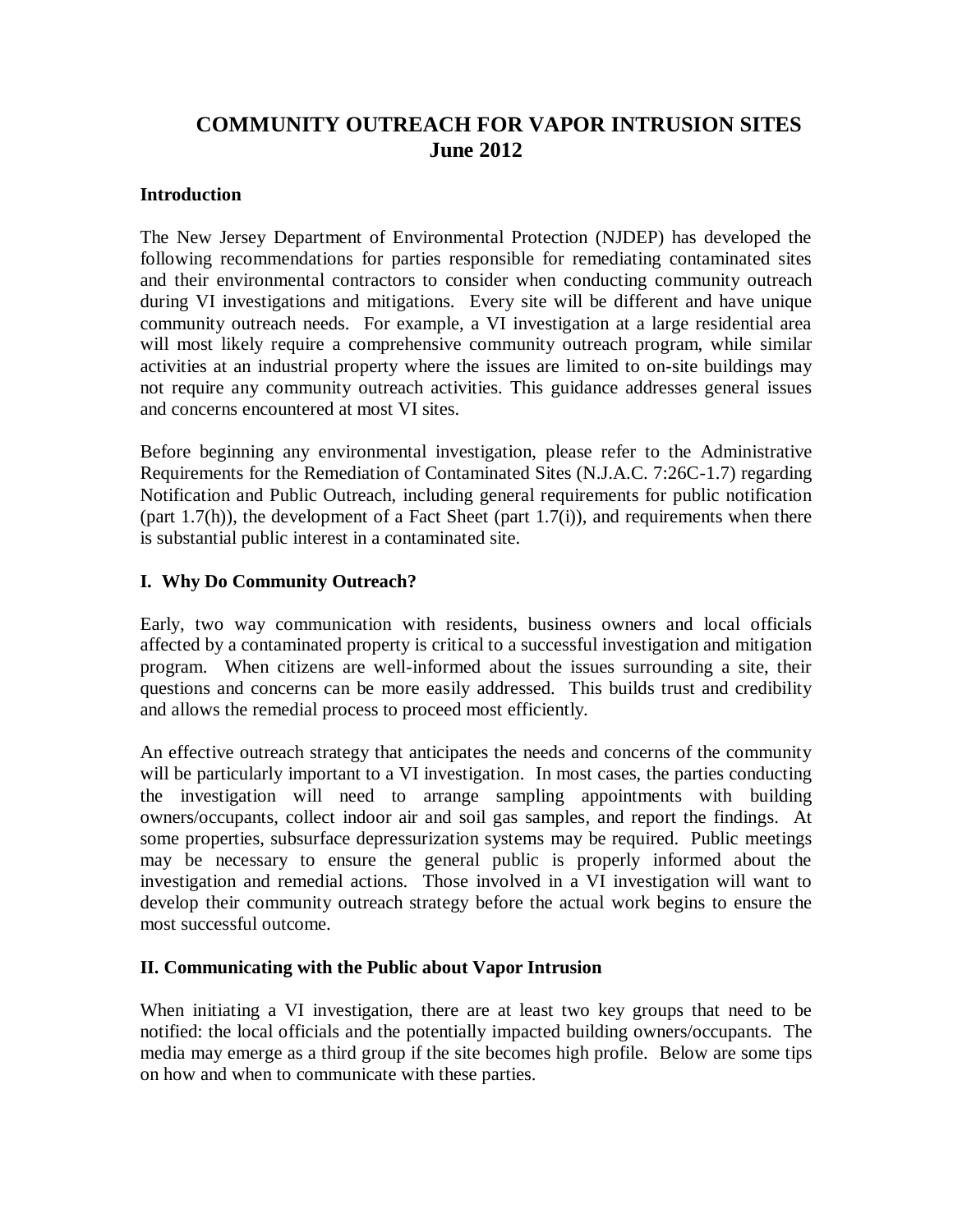#### Local Officials

Before beginning a VI investigation, notify the municipal officials (e.g., municipal clerk, township administrator, mayor) and the local health officer that indoor air and/or soil gas sampling is going to be conducted in their area and why it is being done. As the elected or appointed leaders of the community, the media or residents will likely contact them for information. If site activities include going door to door to collect information from residents or any other type of canvassing, the local police department should also be notified.

Establish a working relationship with the local officials early in the process so they can be involved as needed later on. As part of this process, provide local officials with copies of the *Evaluating Indoor Air near VOC Contaminated Sites* and *Subsurface Depressurization Systems* fact sheets and inform them of the availability of these documents as well as the Vapor Intrusion Technical Guidance on NJDEP's web site at [http://www.nj.gov/dep/srp/guidance/vaporintrusion/.](http://www.nj.gov/dep/srp/guidance/vaporintrusion/) Let them know that you may be copying them on correspondence to residents regarding the VI investigation.

#### General Public

When communicating with potentially impacted building owners/occupants about the investigation, remember that the nature of VI, how it is evaluated, sources of background contamination, possible health effects and potential remedies will likely be unfamiliar concepts. Expect to expend significant effort educating building owners/occupants and local officials about these topics **before** conducting an indoor air investigation. If there is a large population of sensitive individuals (e.g., small children in school or daycare) in the area being investigated, or if there has already been significant media attention focused on the site, it may be helpful to hold a public meeting before the VI investigation work begins. Section VII has information on holding public meetings.

When discussing VI, be sure to define technical jargon and explain complex concepts in a manner that can be easily understood. Provide supplemental literature, such as fact sheets, or identify a web site that residents or other interested parties can go to for more information about the site. Ask for feedback to ensure the public understands the information and find out how the residents and local officials would like to be notified about developments in the future.

Since people living in an area being investigated for VI are directly affected by the contaminated site, be prepared to engage in frequent contact with the building owners/occupants (phone calls, letters, meetings, etc.).

Finally, some people may feel that owning a home with VI carries a stigma. Acknowledge these concerns and explain the level of confidentiality they can expect regarding their indoor air results and any remedial actions that may be taken at their homes.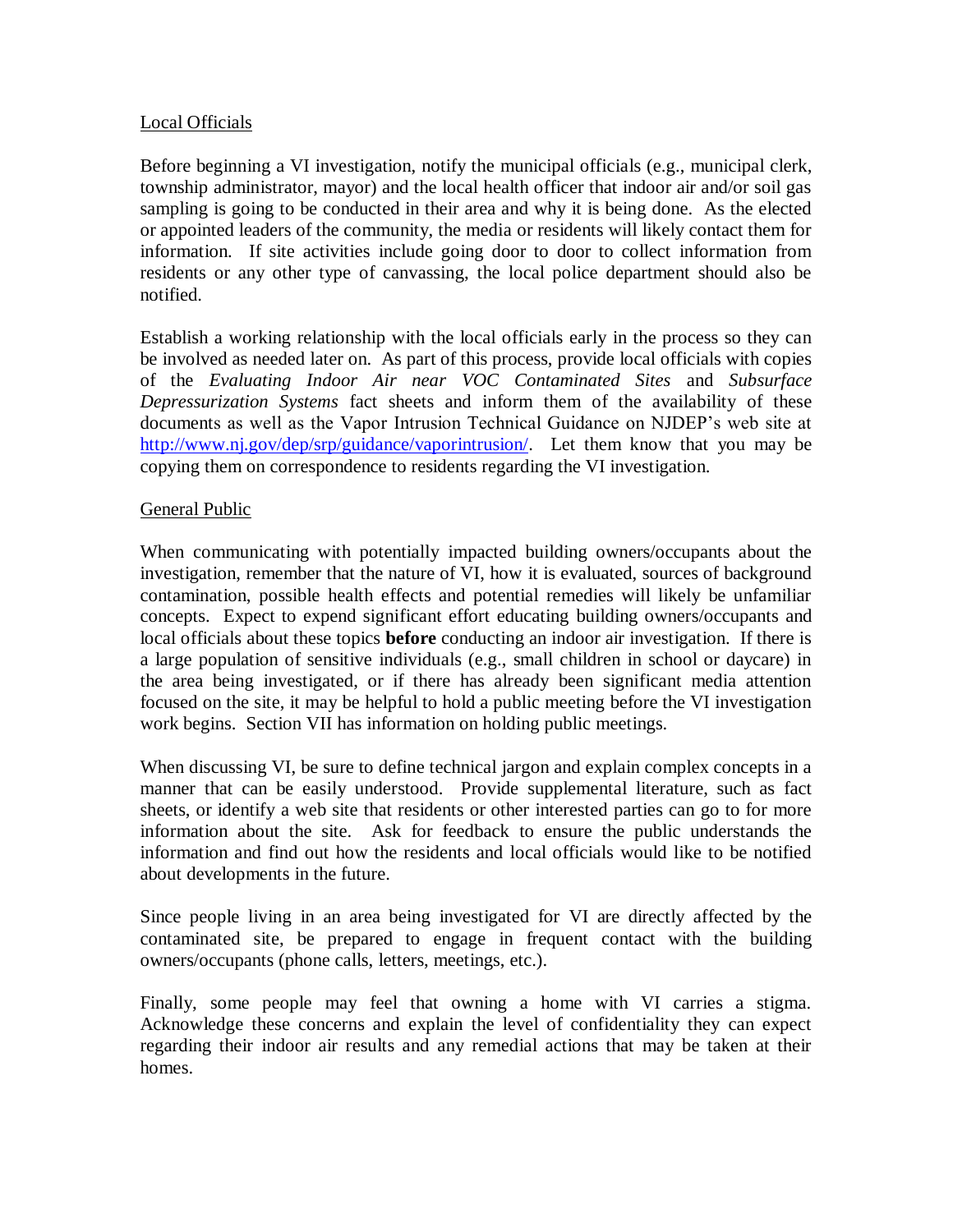## Media

A site does not have to be particularly large or complex to garner attention from local newspapers, television stations or other media outlets. In cases where the media have focused on the VI investigation, it is always advisable to make background material available (as long as the confidentiality of individual test results is maintained). If a site is or may become controversial, it may be a good idea to take the initiative to release information about the VI investigation rather than wait for a news story to break.

## **III. Arranging Sample Appointments**

NJDEP recommends a two step approach when initially contacting building owners/occupants to obtain permission to conduct a VI investigation at their buildings. First, send an introductory letter to the building owners/occupants to inform them of the proposed VI investigation at their buildings. Follow up with phone calls to schedule an information meeting or sampling appointments.

#### Letters

Send the introductory letters several weeks ahead of the proposed sampling event. For rental properties, send the letters to both the building owners and occupants (tenants). An example of an introductory letter is available at http://www.nj.gov/dep/srp/guidance/vaporintrusion/templates/vi\_property\_access\_letter [1.doc.](http://www.nj.gov/dep/srp/guidance/vaporintrusion/templates/vi_property_access_letter_1.doc)

If you choose to write your own letters, they should be written in non-technical terms and include the following information:

- an explanation for the sampling
- $\bullet$  the name of the contaminant(s) of concern
- the anticipated sampling date (or approximate timeframe)
- who will be doing the sampling
- the phone number/e-mail address for a contact person

It is a good idea to always include the following attachments, which are available in NJDEP's Vapor Intrusion Technical Guidance as well as NJDEP's web page at [http://www.nj.gov/dep/srp/guidance/vaporintrusion/:](http://www.nj.gov/dep/srp/guidance/indoor_air/)

- *Instructions for Occupants Indoor Air Sampling Events (available in English* and Spanish)
- *Evaluating Indoor Air near VOC Contaminated Sites*

It may also be helpful to enclose specific information about the contaminant(s) of concern, such as  $ToxFAQ^{TM}$  fact sheet(s) about the chemical(s) from the federal government's Agency for Toxic Substance and Disease Registry (ATSDR) web page at [http://www.atsdr.cdc.gov/atsdrhome.html.](http://www.atsdr.cdc.gov/atsdrhome.html)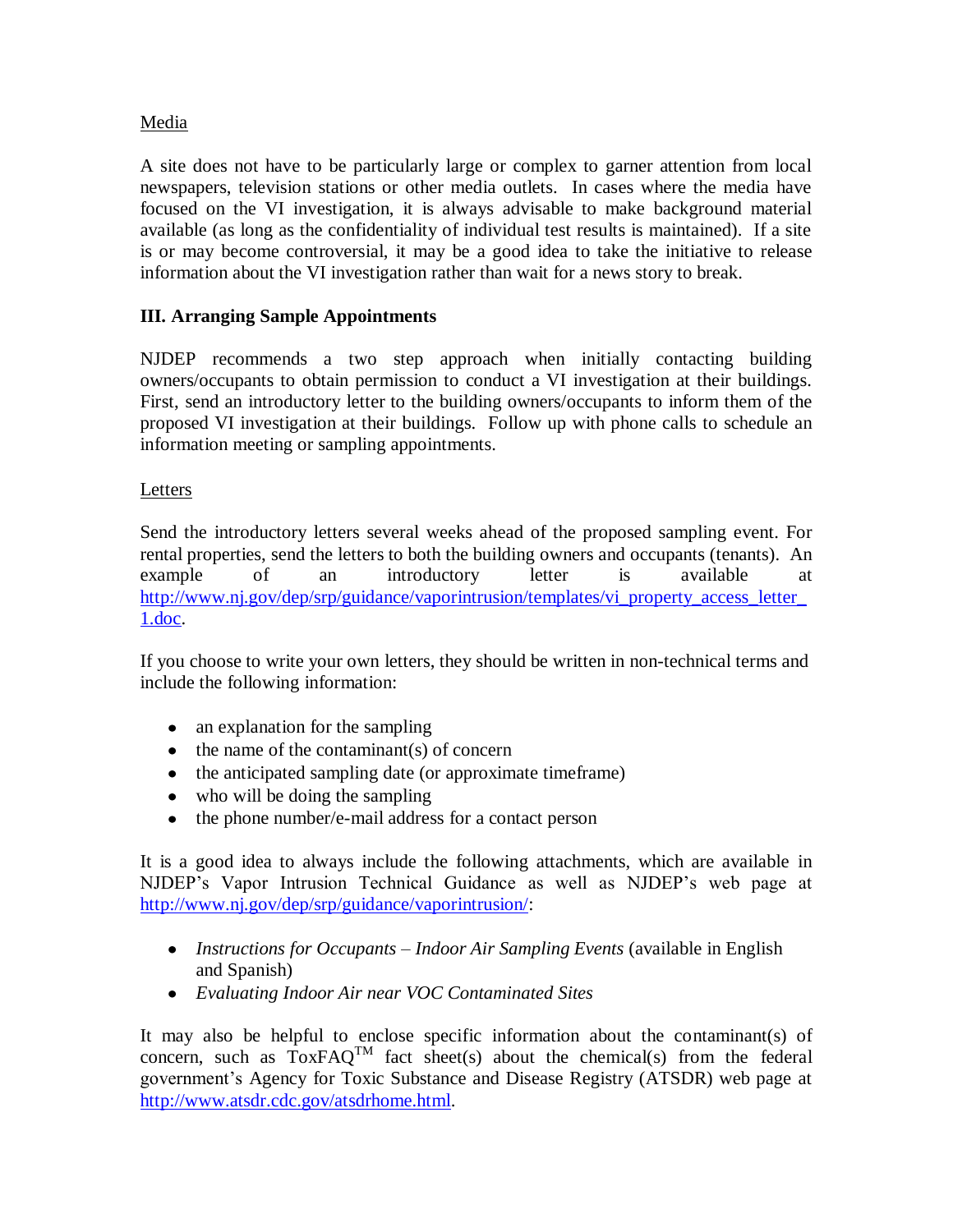Finally, if plans include collecting sub-slab or near slab soil gas samples, you may want to attach an access agreement for the recipient to sign and return.

Note: It is important to keep the municipal officials apprised of your activities at this stage. Provide the officials with a sample introductory letter and a list of the names and addresses of the building owners/occupants that you have contacted to request access for an indoor air investigation.

## Phone Calls

Call the occupants of the buildings to arrange the sampling appointments at least two weeks prior to the scheduled sampling event. When calling to arrange the appointments, be prepared to discuss the following:

- $\bullet$  the contaminant(s) of concern, including NJDEP's Indoor Air Screening Levels
- general health issues direct specific health questions to the local health department and/or the New Jersey Department of Health and Senior Services
- $\bullet$  how the sample(s) will be collected and analyzed
- when the analytical results will be available and possible remedial actions
- how to prepare for the sampling and what to avoid when sampling is being conducted, as outlined in *Instructions for Occupants – Indoor Air Sampling Events* in NJDEP's Vapor Intrusion Technical Guidance

In addition, discuss the *Indoor Air Building Survey and Sampling Form* with the occupant. Inform the occupant that someone knowledgeable about the property should be available on the day of sampling to help the sampling team to fill out the form. If that is not possible, try to fill out the form over the phone with the occupant.

When arranging follow up indoor testing appointments (such as sampling to check the effectiveness of a remedial action), it is only necessary to contact the building owners/occupants by telephone. As a courtesy, try to give building owners/occupants at least two weeks notice of the planned sampling. When scheduling follow up appointments, always review the recommendations outlined in *Instructions for Occupants – Indoor Air Sampling Events* with the building owners/occupants to remind them about how to prepare for the sampling and what to avoid while the sampling is being conducted.

#### Access Issues

You may not always be successful in obtaining access to properties to perform a VI investigation after you have contacted the building owners/occupants pursuant to the guidelines provided above. If access is not readily granted by one or more building owners/occupants, seek assistance from the local health official. If the local health official is unable to assist in gaining access, follow up with additional phone calls and letters and possibly visits to the building owner/occupants.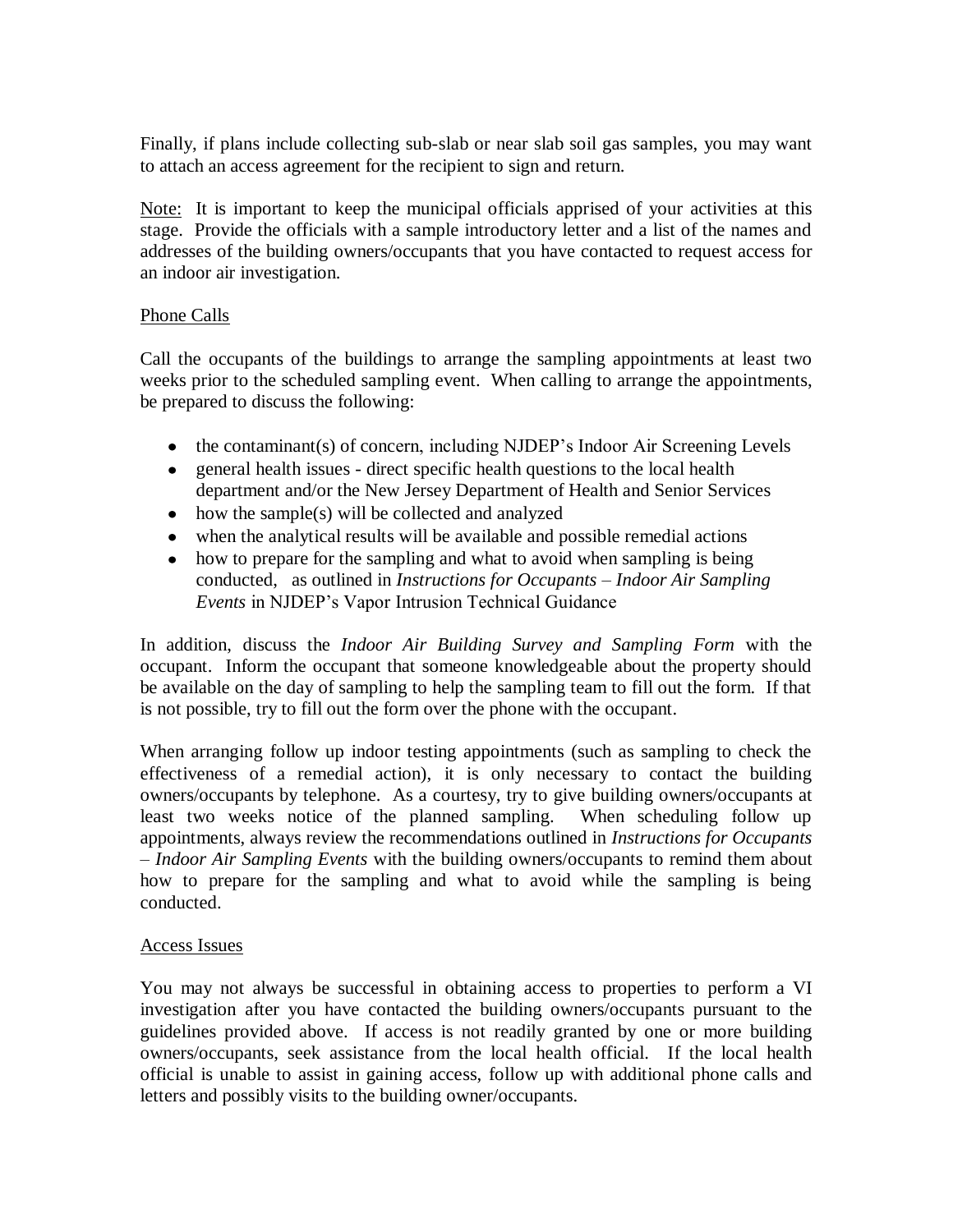If the building owner/occupants still refuses access or does not respond after the above actions have been taken, notify the building owner/occupants by certified letter of your intention to pursue legal action and file a court action to gain access pursuant to N.J.A.C. 7:26C-8.2 (see sample letter available at http://www.nj.gov/dep/srp/guidance/vaporintrusion/templates/vi\_property\_access\_letter [2.doc.](http://www.nj.gov/dep/srp/guidance/vaporintrusion/templates/vi_property_access_letter_2.doc) It is important that you provide a copy of the certified letter to the local health official and/or municipal officials to ensure the municipality has a record that you were denied access to the property to conduct the VI investigation.

# **IV. Collecting Samples**

When entering homes and other private buildings to conduct air sampling, NJDEP recommends sending a team of two people. Each sampling team member should bring identification for verification by the residents should it be requested. If a public relations representative is assigned to the site, that person should be present on the first day to meet the occupants of the buildings, help fill out the building survey and answer questions. If a public relations representative is not assigned to the site, the sampling team should be prepared to provide the occupants with the name and telephone number of a contact person to whom they can direct questions.

Note: In light of recent concerns about homeland security, it is highly recommended that precautions be taken whenever the VI investigation includes outside air sampling. The sampling equipment (stainless steel canisters) and related devices are not familiar to most people and may be misinterpreted as a safety concern. Therefore, the local police and fire departments should be notified of the sampling event in addition to the municipal officials. It may be useful to demonstrate the operation of the sampling equipment to these officials. A label should be affixed to the sampling device explaining the nature of the equipment and contact information in case there are further questions.

## **V. Reporting Sample Results**

You should always provide written summaries detailing the findings of the VI investigation to the building owners and occupants (i.e. tenants). In addition to written summaries, you should call the building owners/occupants to report the results under the following scenarios:

- The analytical results indicate that VI is causing one or more contaminants of concern to exceed its NJDEP Rapid Action Level. This will give the building owner/occupant the opportunity to discuss the results as soon as they become aware of them.
- Very high levels of background contaminants are found in the indoor air. This may allow the building owner/occupant to take immediate measures to reduce their exposure to these contaminants by addressing the source. Building owners/occupants should be referred to their local health department and/or the New Jersey Department of Health and Senior Services if they have specific health questions about non-site related contaminants.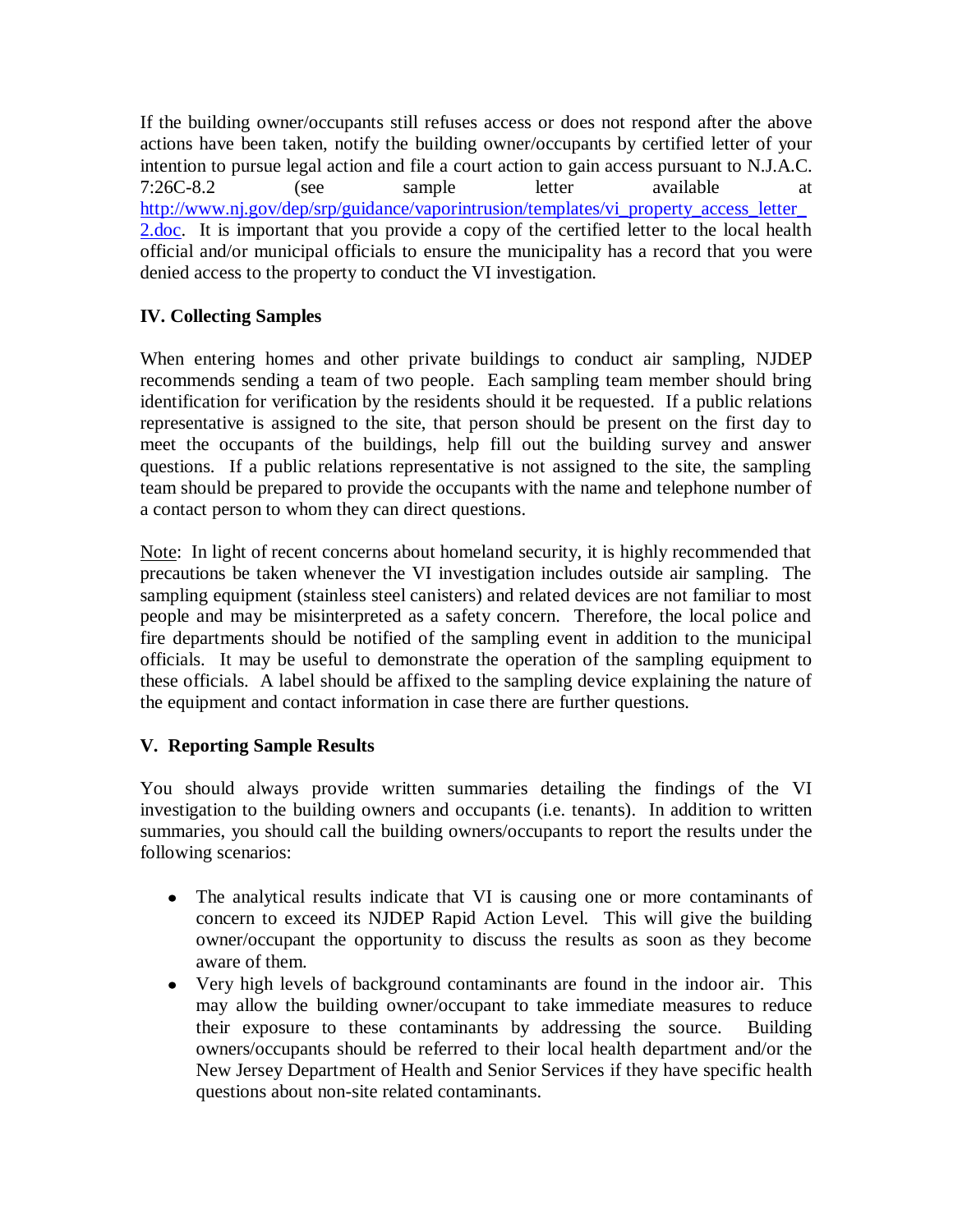A significant period of time has elapsed (more than eight weeks) since the testing was conducted. Building owners/occupants who are anxious about their results will appreciate receiving them verbally if it speeds the process.

## Verbal Reporting

When reporting indoor air results verbally, NJDEP recommends that you provide the results directly to the building owner/occupant, since leaving the information on an answering machine or with another person can lead to a misunderstanding of the findings and/or breach confidentiality.

Once the building owner/occupant knows their indoor air testing results, explain the next action, if any, and when they can expect to receive written copies of their results. Provide the name and phone number of a contact person in case they have follow up questions.

## Written Summaries

The written summaries should consist of a cover letter explaining the findings of the VI investigation and a table or tables summarizing the analytical results. The purpose of the cover letter is to put the results in a context that the building owner/occupant can easily understand. The analytical results tables should be consistent with the sample results tables included in the instructions provided a[t](http://www.nj.gov/dep/srp/guidance/vaporintrusion/template/%20vi_property_access_letter_2.doc) [http://www.nj.gov/dep/srp/guidance/vaporintrusion/templates/vi\\_template\\_letter\\_instructi](http://www.nj.gov/dep/srp/guidance/vaporintrusion/templates/vi_template_letter_instructions_lsrp.pdf) [ons\\_lsrp.pdf.](http://www.nj.gov/dep/srp/guidance/vaporintrusion/templates/vi_template_letter_instructions_lsrp.pdf) In the case of rental properties, the findings should be reported in writing to both the tenant and the property owner. Also copy the local health officer on all letters to residents.

The cover letter should be written in non-technical terms and include the information listed below.

- The date the sampling was conducted
- Who conducted the sampling (e.g., name of government agency or private contractor)
- The site for which the sampling was conducted (if applicable)
- The sample location/address, including the block and lot
- $\bullet$  An explanation of the findings with the contaminant(s) of concern highlighted
- The next action, if any, for the property (e.g., another round of sampling or a remedial action)
- A brief discussion of the indoor air contaminants detected that are not related to the site. (Refer the occupant/property owner to their local health department if they have questions about non-site related indoor air contaminants)
- Name and telephone number of a contact person and a representative from the local health department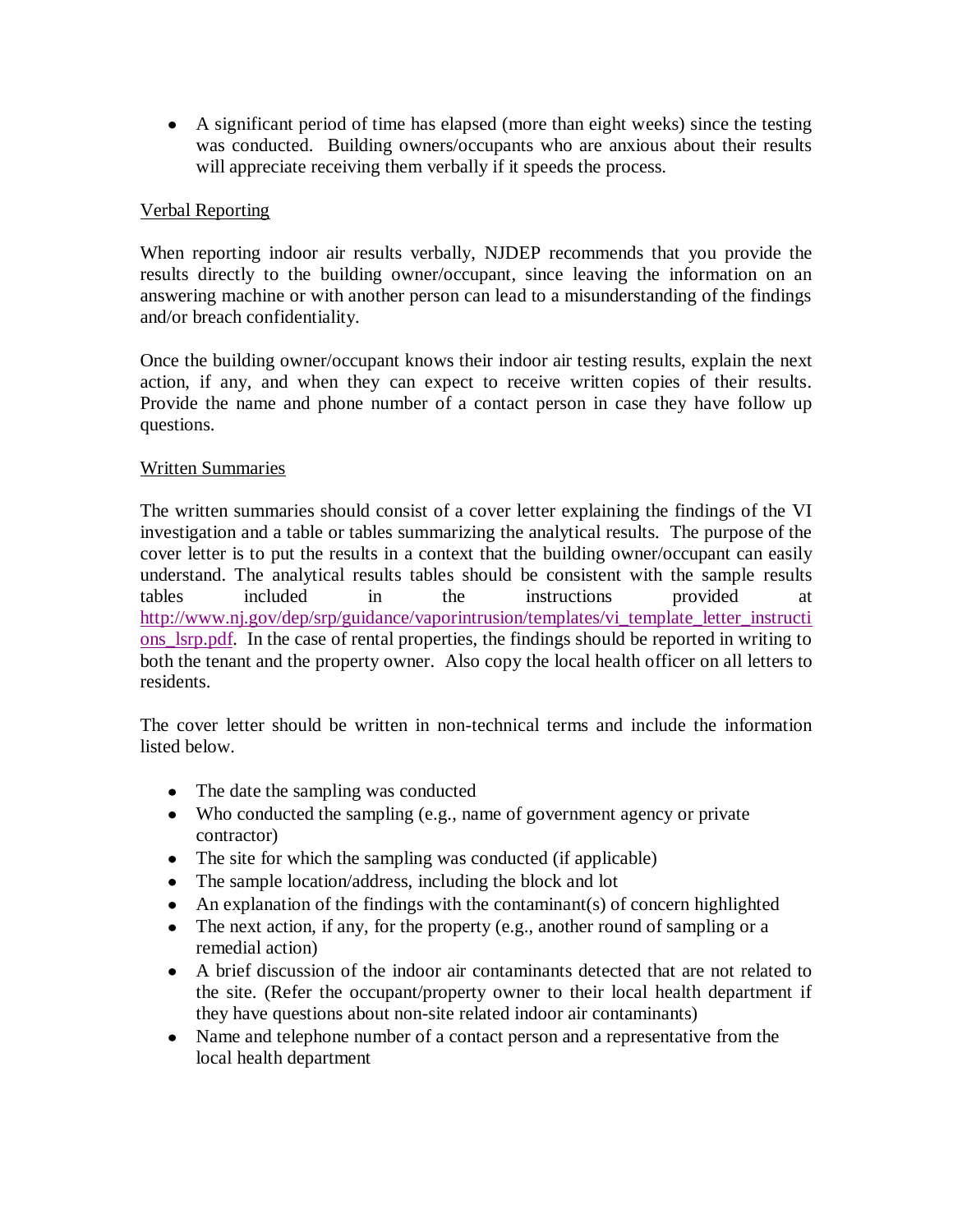Also attach copies of the *[Common Household Sources of Background Indoor Air](http://www.nj.gov/dep/srp/guidance/vaporintrusion/household_sources_of_contamination.pdf)  [Contamination](http://www.nj.gov/dep/srp/guidance/vaporintrusion/household_sources_of_contamination.pdf)* and the *[Subsurface Depressurization Systems](http://www.nj.gov/dep/srp/guidance/vaporintrusion/subsurface.htm)* fact sheet if applicable. These are available at [http://www.nj.gov/dep/srp/guidance/vaporintrusion/.](http://www.nj.gov/dep/srp/guidance/vaporintrusion/)

The analytical results summary table should be in a format that is easy to understand. Enclosing the summary tables from the laboratory analytical data package is *not* recommended, as these are often very technical. The table should include all of the compounds detected, the NJDEP VI Screening Level for each compound and the concentration of each compound that was detected during the VI sampling (both reported in micrograms per cubic meter, or  $\mu$ g/m<sup>3</sup>).

# **VI. Community Outreach during Mitigation**

Most of the community outreach conducted during the mitigation phase will entail acting as a point of contact between the building owners/occupants and the contractor or state regulators. This can include scheduling the installation of the remedial system, relaying the property owner's concerns to the appropriate individuals and ensuring that issues or concerns related to the remedial action are resolved. For an example of a letter offering installation of a subsurface depressurization system or another remedial measure, see the sample letter available at a http://www.nj.gov/dep/srp/guidance/vaporintrusion/templates/vi\_property\_access\_letter [3.doc.](http://www.nj.gov/dep/srp/guidance/vaporintrusion/templates/vi_property_access_letter_3.doc)

As stated earlier, some people may feel that owning a home with VI carries a stigma. Before beginning the mitigation, make sure the building owners/occupants are comfortable with the final design. Review the design with the building owner/occupant and have them sign off on the design before installation. In all cases, the finished mitigation system should be as inconspicuous as possible.

**Note:** An owner of a residential property that is not inhabited by tenants may ultimately decide that he/she does not want a subsurface depressurization system installed at their property or any other remedial action implemented. You should document the building owner's refusal by sending him/her a certified letter and providing a copy of the letter to the municipality and the local health official (see sample letter available at [http://www.nj.gov/dep/srp/guidance/vaporintrusion/templates/vi\\_property\\_access\\_letter\\_](http://www.nj.gov/dep/srp/guidance/vaporintrusion/templates/vi_property_access_letter_4.doc) [4.doc\)](http://www.nj.gov/dep/srp/guidance/vaporintrusion/templates/vi_property_access_letter_4.doc).

If the owner of a residential property that is inhabited by a tenant or the owner of a property that is a public space (i.e., a commercial property) refuses the installation of a system or other remedial action to address elevated vapors, send a certified letter notifying them that you will be pursuing legal action to obtain access (see sample letter available at the contract of the contract of the contract of the contract of the contract of the contract of the contract of the contract of the contract of the contract of the contract of the contract of the contract of t

http://www.nj.gov/dep/srp/guidance/vaporintrusion/templates/vi\_property\_access\_letter [5.doc\)](http://www.nj.gov/dep/srp/guidance/vaporintrusion/templates/vi_property_access_letter_5.doc). Be sure to copy the municipality and local health official on the letter.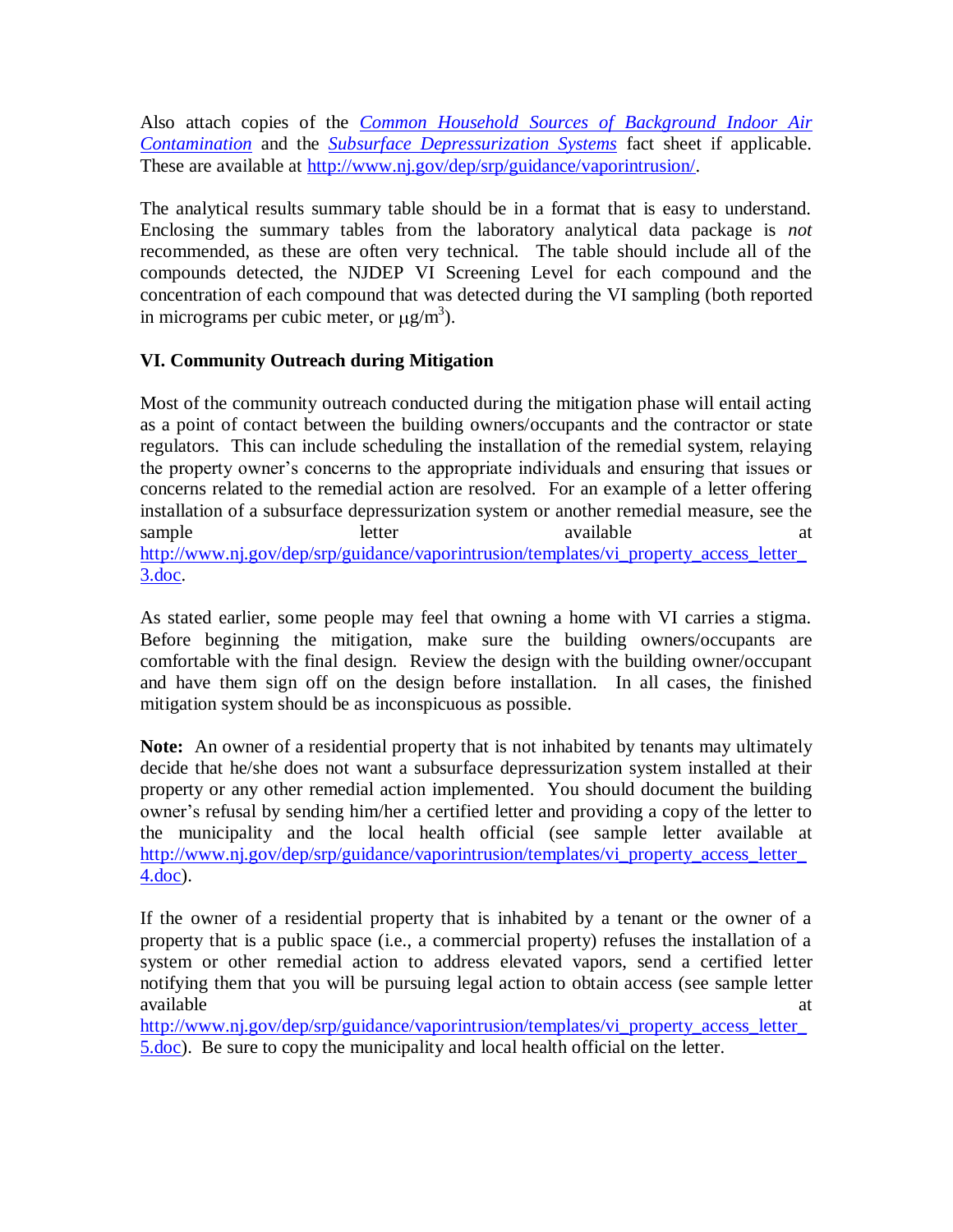#### **VII. Meeting with the Public**

When VI sites generate significant community interest, public meetings can be useful forums for disseminating information and answering questions (see options below). The meetings may be held at a municipal building, school or other public building near the site.

Consult with the local officials to determine the best day and time and give the public several weeks notice of the meeting date. Weekday evenings are usually the most convenient times for such meetings. After a date and time has been selected, it is a good idea to ask the local council to announce the upcoming meeting at their meetings. NJDEP also recommends mailing notices of the meeting to the residences abutting and near the site. It is also advisable to publish a notice of the meeting in the local newspaper.

There are three possible formats for the public meeting. The first is in conjunction with a local council meeting. Engage local assistance on how to notify the public of the presentation, how long it should be, how questions will be asked and other issues pertaining to the presentation.

The second type of meeting is a formal presentation with a question and answer period. The investigator makes all of the arrangements for this type of meeting after getting input from local officials. They also establish the format of the meeting and run the meeting.

The third more informal format is a public availability session or "open house." As with the more formal presentation, the investigator arranges the meeting after conferring with the local officials. This type of meeting is largely unstructured, allowing the public to speak one to one with the professionals involved in the investigation in a relatively private setting. A short presentation may be included if desired.

The panelists for the public meeting should include geologists, public health officials, toxicologists, case team members and others knowledgeable about the site and its potential health effects. When presenting data about the site to the public, it is important to remember that confidentiality may be an issue for some building owners/occupants. For this reason, maps or other documents identifying specific homes with indoor air contamination may not be suitable presentation materials.

During the meeting, note concerns and issues raised by the public and local officials that cannot be answered or addressed immediately and provide responses to these concerns and issues as quickly as possible once the public meeting or public availability session is over. In the weeks and months following the meeting, continue to periodically update the residents and local officials on the VI investigation and any remedial actions through fact sheets, letters and/or telephone calls.

## **VIII. Additional Information**